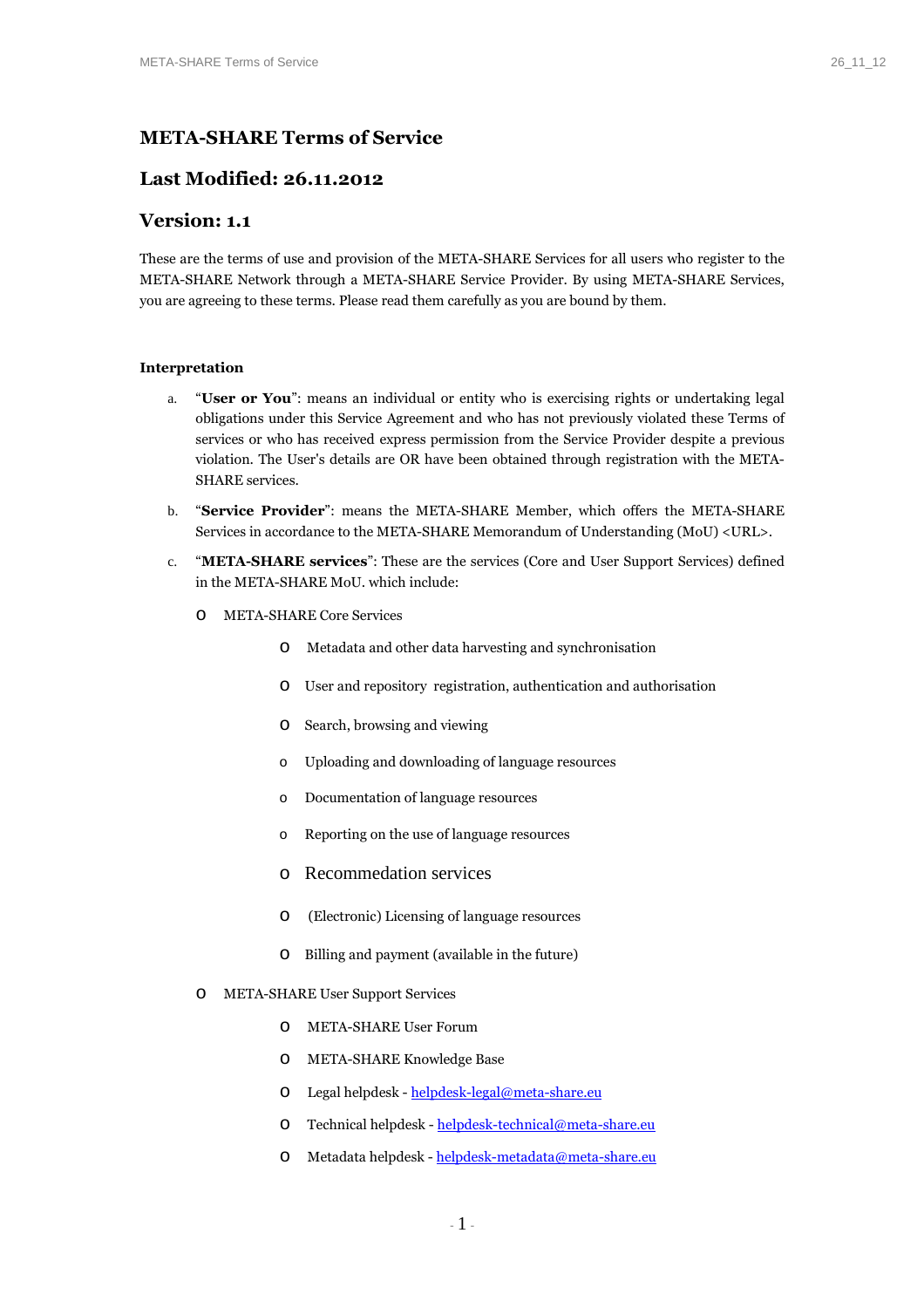- d. "**META-SHARE Network**": means the community of META-SHARE Members that have agreed to the terms of the META-SHARE MoU.
- e. **"META-SHARE Member"** means the person (legal or natural) that has agreed to the terms of the META-SHARE MoU.
- f. "**META-SHARE registration service**": means the service through which the Service Provider obtains your name and address and confirms the acceptance of these Terms of Service.
- g. Headings contained in this Terms of Service Agreement are for reference purposes only and shall not be deemed to be an indication of the meaning of the clause to which they relate.
- h. Where the context so implies, words importing the singular number shall include the plural and vice versa and words importing the masculine shall include the feminine and vice versa.

#### **Offer and Acceptance**

The Service Provider offers You with these Terms of Service the permission to access and use the META-SHARE services under the conditions set out henceforth. Upon completing your registration through the META-SHARE registration services, You may use the META-SHARE services.

Acceptance shall be through the use of the META-SHARE registration service. Acceptance shall be acceptance of all terms and no variation or counter offer will be accepted by the Service Provider. In the event that no or partial compliance is made as to the manner or form described for acceptance this offer is deemed withdrawn.

#### **Modifications**

The Service Provider may change these terms only in accordance to the META-SHARE MoU procedure, at any time by posting changes online. Please review these terms regularly to ensure You are aware of any changes made. Your continued use of the META-SHARE services after changes are posted means You agree to be legally bound by these terms as updated and/ or amended. The Service Provider agrees to notify You regarding any such change by email or through the META-SHARE services or any other appropriate means.

If additional services are added to the META-SHARE set of services, then additional terms may apply which will become part of this agreement.

## **Use of META-SHARE Services**

Access to and use of the META-SHARE services is provided subject to the following terms, which shall take effect immediately on Your notification of registration and/or membership. You agree to use the META-SHARE services only for lawful purposes and in a way that does not infringe the rights of, restrict or inhibit anyone else's use of such resources.

- 1. If you are a META-SHARE Member, then
	- a. You have unlimited access to all META-SHARE services offered by the Service Provider;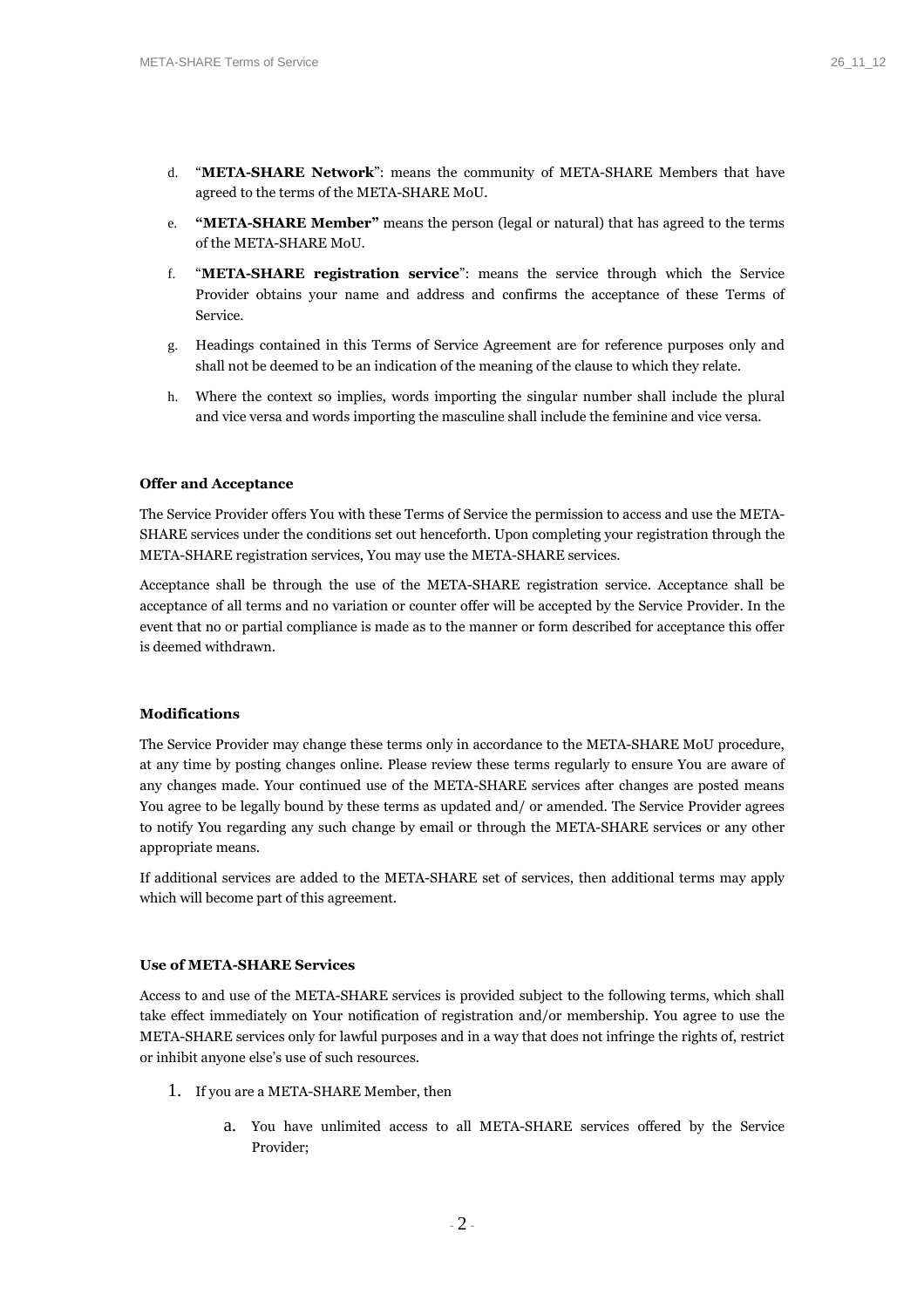- b. You have access to all language resources licensed under META-SHARE licences, provided that You are a member, an employee or have another legal relationship with any META-SHARE Member.
- c. In case You decide to make derivative works from META-SHARE language resources, You are encouraged to make them available to the META-SHARE Network.
- d. All language resources contributed by You, unless stated otherwise, is licensed under any of the licences offered by META-SHARE that may be found at <www.metanet.eu/meta-share/licences>.
- 2. If You are not a META-SHARE Member, then You have access to the following META-SHARE services
	- a. searching, browsing and viewing of the META-SHARE inventory and of the language resources metadata
	- b. downloading of Language Resources in accordance to the relevant licensing terms
	- c. accessing to language resources documentation
	- d. billing and payment when available

## **Privacy**

In common with most websites, the META-SHARE website and services log certain information about every request sent to them. This information is used for system administration and for producing usage statistics. Summary statistics are extracted from this data and some of these may be made publicly available, but these do not include information from which individuals could be identified. Relevant subsets of this data may be used as part of investigations of computer misuse involving this site. Data may also on occasion be used to enable investigation of technical problems on the website. Otherwise logged information is not passed to any third party except if required by law.

#### **Data protection**

From time to time the Service Provider may use electronic forms on this site to gather personal information for purposes directly related to a service, function or activity of the META-SHARE service. When the Service Provider will do so it will let You know the purpose for which the information is being collected (including if the information is to be published). Completion of and submission of any form on this website is entirely at the discretion of the user.

#### **Data protection statement**

In using and submitting content on the META-SHARE services You agree that the Service Provider may use any personal data of Yours that You supply through contributing content or the forms of the previous paragraph. The Service Provider respects Your privacy and seeks to protect Your personal data:

- The Service Provider will only collect and use Your information to administer, support, improve and obtain feedback on its services.
- The Service Provider may also contact You to obtain feedback on services and any improvements it can make.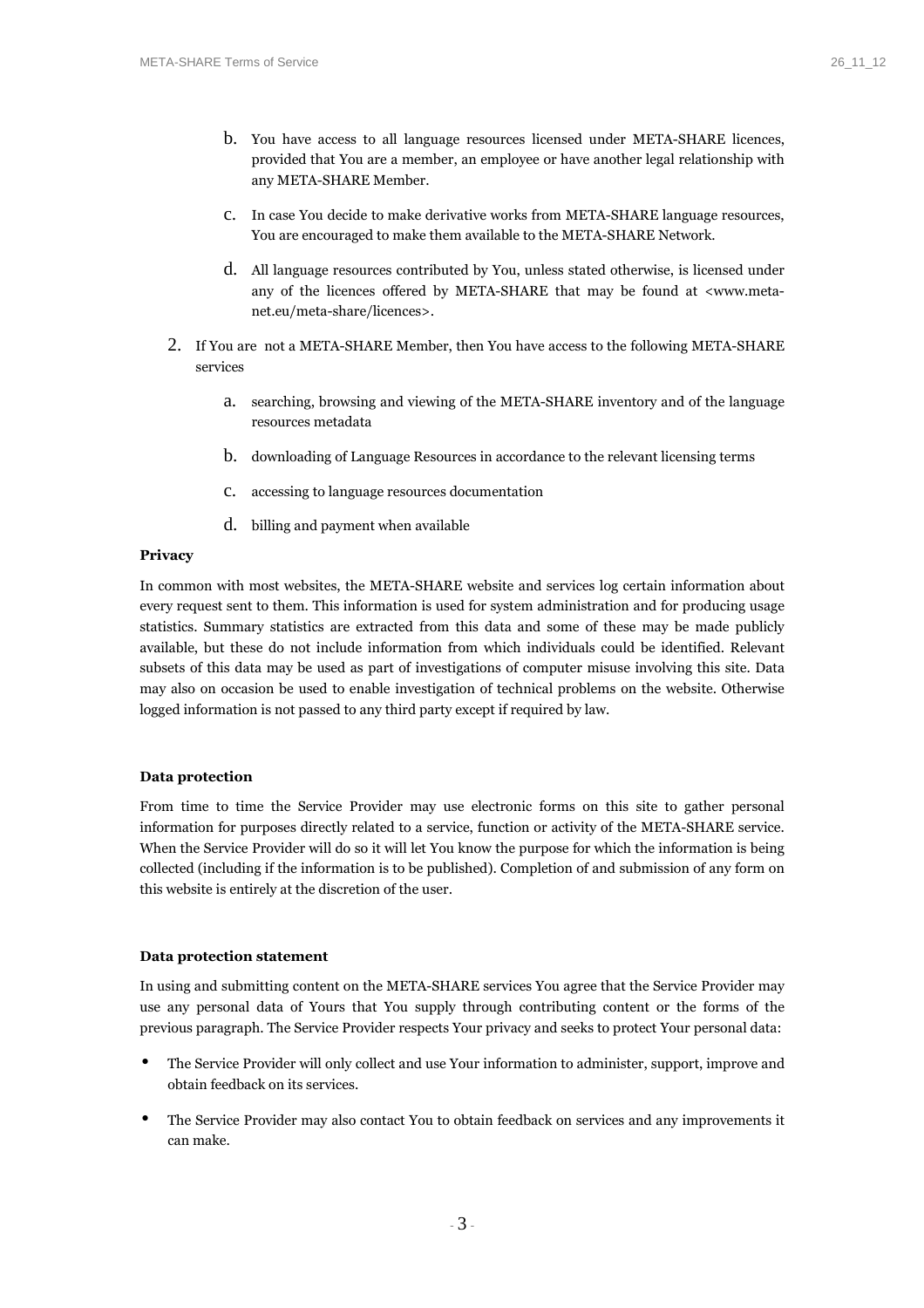- The User has the right to ask the Service Provider at any time not to contact them by way of direct marketing.
- The Service Provider will not disclose Your personal data to any other organization without Your permission.

This website uses Google Analytics, a web analytics service provided by Google, Inc. ("Google"). Google Analytics uses "cookies", which are text files placed on Your computer, to help the website analyze how users use the site. The information generated by the cookie about Your use of the website will be transmitted to and stored by Google on servers in the United States.

In case IP-anonymisation is activated on this website, Your IP address will be truncated within the area of Member States of the European Union or other parties to the Agreement on the European Economic Area. Only in exceptional cases the whole IP address will be first transferred to a Google server in the USA and truncated there. The IP-anonymisation is active on this website.

Google will use this information on behalf of the operator of this website for the purpose of evaluating Your use of the website, compiling reports on website activity for website operators and providing them other services relating to website activity and internet usage.

The IP-address, that Your browser conveys within the scope of Google Analytics, will not be associated with any other data held by Google. You may refuse the use of cookies by selecting the appropriate settings on Your browser, however please note that if You do this You may not be able to use the full functionality of this website. You can also opt-out from being tracked by Google Analytics with effect for the future by downloading and installing Google Analytics Opt-out Browser Add-on for Your current web browser: <http://tools.google.com/dlpage/gaoptout?hl=en>.

## **Contributions and metadata**

Where You are invited or decide to submit contributions to the META-SHARE Network (including any text, photographs, graphics, video or audio) You agree, by submitting Your contribution, to license Your contribution under any of the licences provided through the META-SHARE website <link>. If You do not want to grant a licence, please do not submit Your contribution.

Where You are invited or decide to submit metadata using the META-SHARE services, You warrant that:

- a. You have obtained all relevant Intellectual Property Rights over the metadata (including the Copyright and Database rights); and
- b. You licence the metadata under a Creative Commons Attribution Unported (CC-BY) version 3.0 or higher, or the EU Open Metadata Licence.

Further to the previous two paragraphs, by submitting Your contribution to the META-SHARE Network,

- a. You warrant that:
	- i. Your contribution is Your original work and/or that You have the right to make it available to the META-SHARE Network for all the purposes specified above;
	- ii. Your contribution is not defamatory; and
	- iii. Your contribution does not infringe any law; and
	- iv. You have taken all relevant measures in order to anonymise the contributed material; and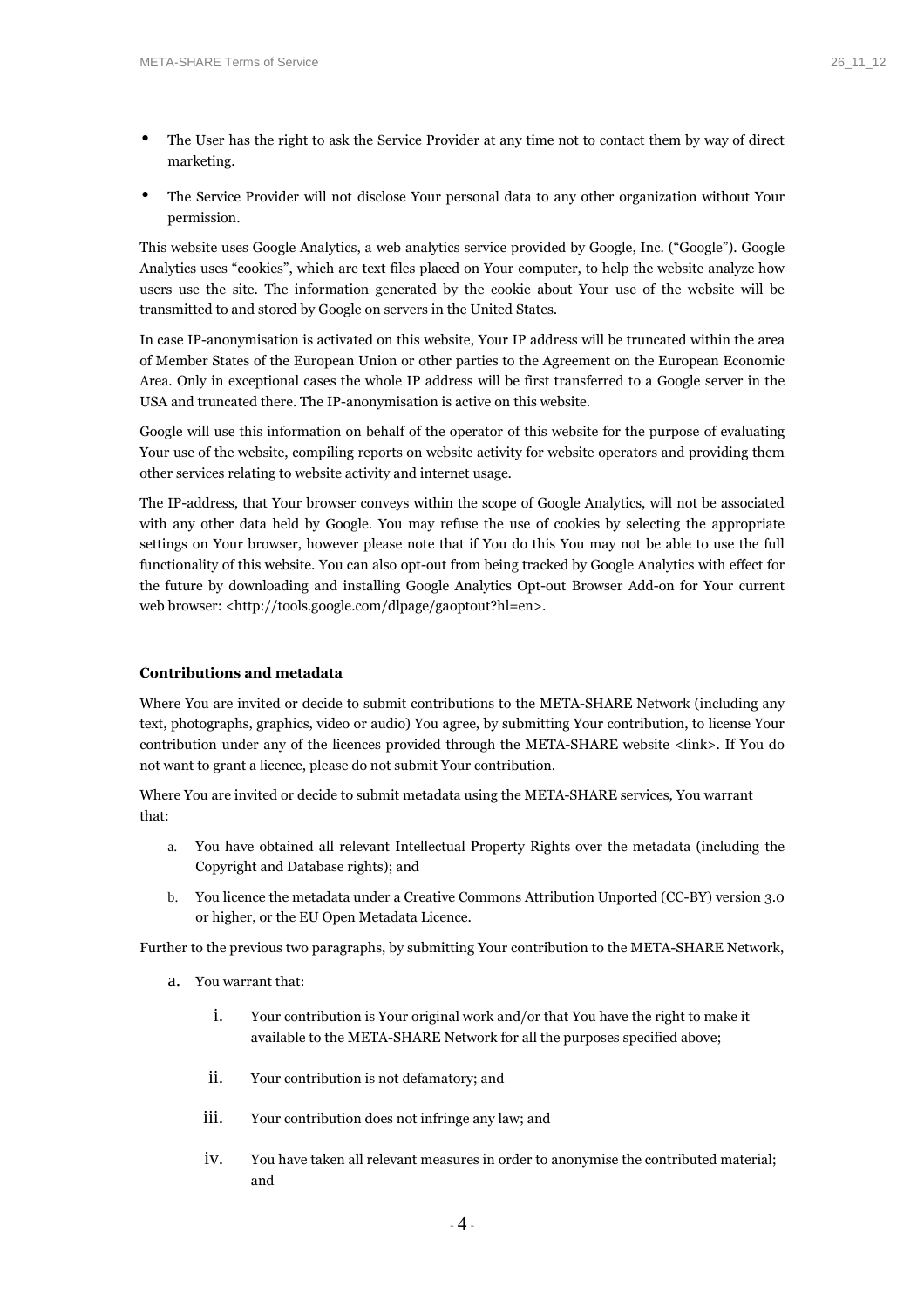- v. You have obtained all required permissions by the parents or caregivers of the minors contributing content; and
- b. You indemnify the META-SHARE Network and the Service Provider against all legal fees, damages and other expenses that may be incurred as a result of Your breach of the above warranty.

The Service Provider reserves the right to refuse inclusion of Your contribution to the META-SHARE Network without that affecting these Terms of Service.

## **META-SHARE Service Misuse and notification regarding IPR infringement**

You should not misuse the META-SHARE Services, e.g. by interfering with them or by trying to access them using a method different from the one suggested in the META-SHARE instructions. You may use the META-SHARE Services only as permitted by law, including applicable export and control laws and regulations. The Service Provider may suspend or stop providing META-SHARE Services to You if You do not comply with META-SHARE terms or policies or if the Service Provider is investigating suspected misconduct.

In the case You identify Language Resources that violate Your Intellectual Property Rights, You may follow the META-SHARE Notice and Take Down procedure found at <Appendix A>.

## **META-SHARE web services**

In the case You access the META-SHARE services through a web service, You may need to follow the fair use policy offered by the specific Service Provider.

#### **Disclaimers and Limitation of Liability**

META-SHARE content and metadata are provided "AS IS" and on an "IS AVAILABLE" basis without any representations or any kind of warranty made (whether express or implied by law) to the extent permitted by law, including the implied warranties of satisfactory quality, fitness for a particular purpose, non-infringement, compatibility, security and accuracy.

Under no circumstances will the Service Provider or META-SHARE Network be liable for any of the following losses or damage (whether such losses where foreseen, foreseeable, known or otherwise): (a) loss of data; (b) loss of opportunity; (c) loss of goodwill or injury to reputation; (d) losses suffered by third parties; or (g) any indirect, consequential, special or exemplary damages arising from the use of the META-SHARE services regardless of the form of action.

The Service Provider and META-SHARE Network do not warrant that functions contained in the META-SHARE services will be uninterrupted or error free, that defects will be corrected, or that the META-SHARE databases or the delivery mechanism that make it available are free of viruses and bugs.

## **Termination**

The rights granted hereunder will terminate automatically upon any breach by You of the Terms of Service.

Subject to the above terms and conditions, this agreement will be valid for as long as the META-SHARE Network is in existence and will continue in full force and effect unless terminated as stated above.